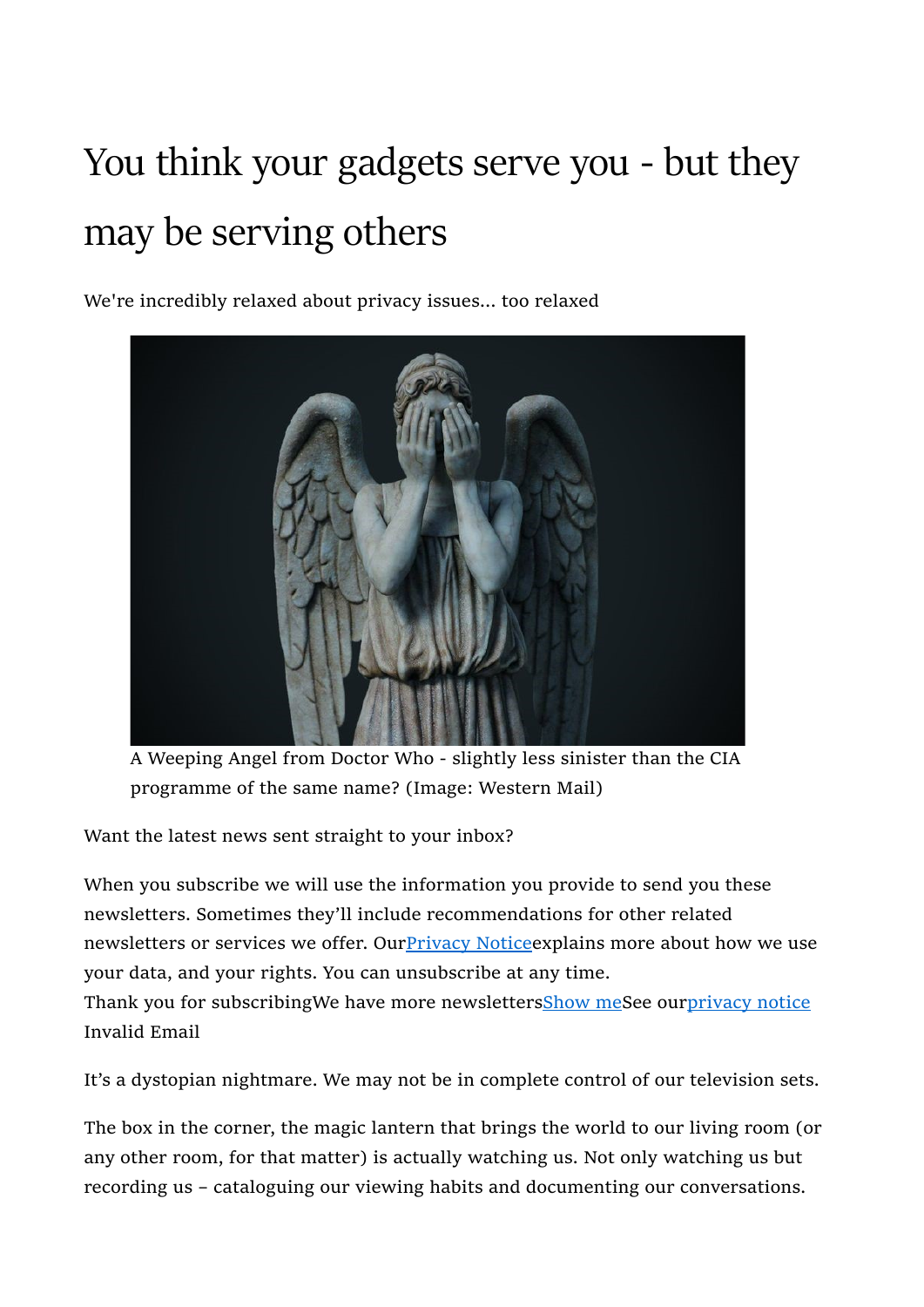In the latest dispatches from WikiLeaks, the media group that specialises in the publication of "restricted" material, it was alleged that the CIA was using Samsung TVs to spy on people.

Through a programme called Weeping Angel (and how sinister does that sound?), the US intelligence agency was allegedly able to use a television's microphone – intended to allow voice commands – to detect and transfer information while the device appeared to be switched off.

But, as Cara McGoogan pointed out in the Daily Telegraph, this shouldn't surprise us. Smart televisions and mobile phones are ever-present in our lives and equipped with microphones, cameras and internal memories which can used to observe and retain what we say, watch and do.

Nor is this the first time Samsung has been called to account.

In 2015 it had to respond to criticism after a report in online magazine The Daily Beast revealed that a brief passage in its privacy policy for the Interconnected SmartTV stated: "Please be aware that if your spoken words include personal or other sensitive information, that information will be among the data captured and transmitted to a third party."

## What third party could this be?

That's big companies willing to pay for data about consumer behaviour. In the US recently, television manufacturer Vizio settled a lawsuit brought by the US Federal Trade Commission which alleged that the company installed software on 11 million of its smart TVs to gather viewing data.

Customers were neither informed of this, nor asked for their consent for the practice to take place.

Added to this, Vizio collected each customer's internet address and postcode, and passed this info along to companies and advertisers – whose business it is to examine consumer behaviour so that advertising can be more accurately targeted.

And it's not just televisions and phones. In alarming news from Canada, we hear that customers who purchased a Wi-Fi enabled sex toy may be entitled to compensation because the manufacturer had been illicitly tracking the intensity of the sexual experience. In court proceedings launched by two understandably anonymous female com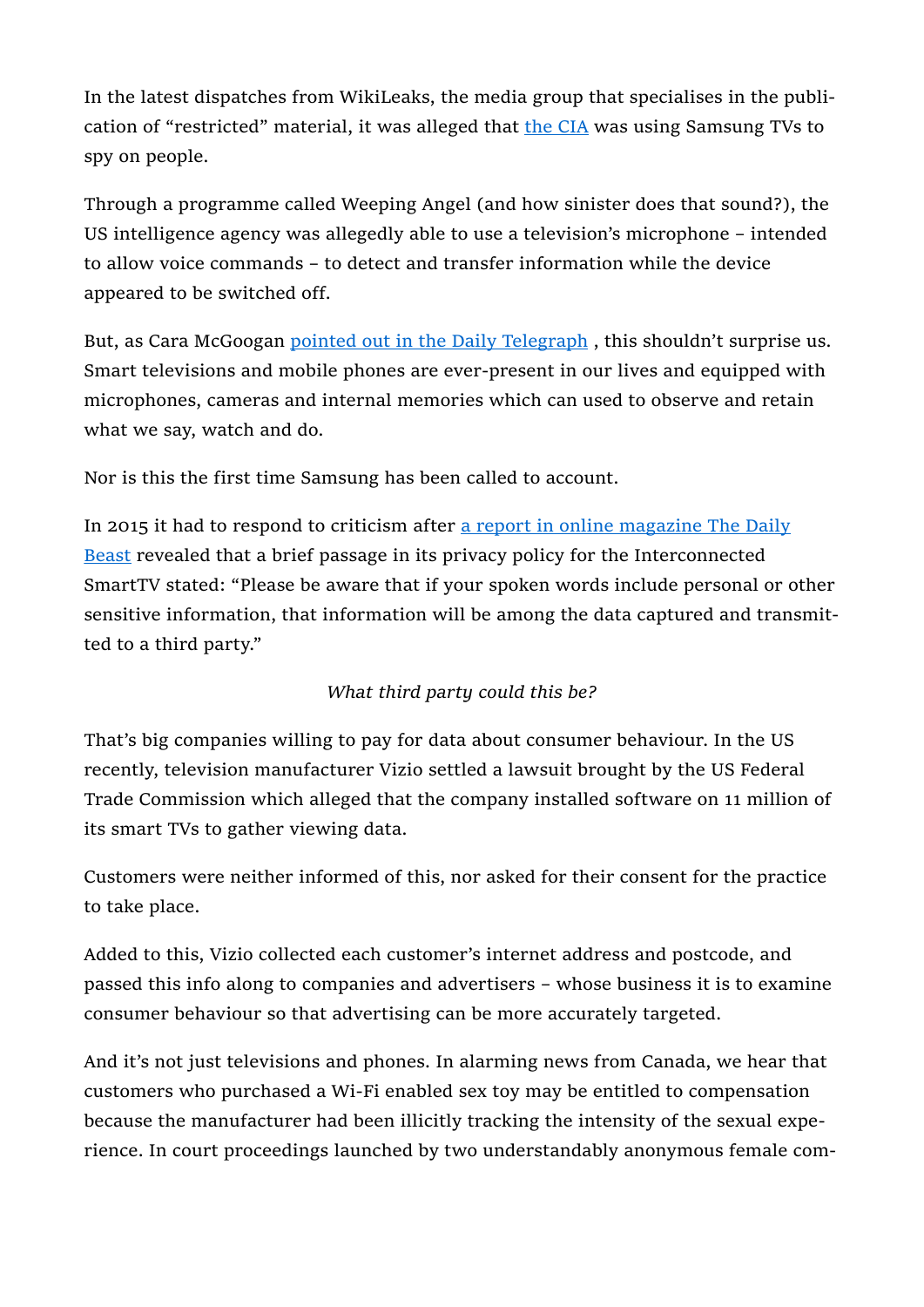plainants, it was also alleged that the toy was able to record the date and time of use and send the information back to its server.

The fact is, as HV Jagadish, professor of engineering and computer science, notes, all our networked devices have the ability to spy on our every move and communicate in ways which we may not want them to.

As he indicates, the easily available and relatively cheap smart home monitoring kits enable the user to know how many people are in a house, in what rooms and at what times. A smart alarm clock knows what time you get up, a smart water meter knows how many times you flush the toilet. None of this is useless to advertisers seeking to build up consumer profiles.

But most of the fuss is about events in the US, right?

## What have we to be afraid of in the UK?

Quite a lot, as it happens, because it's not just private companies who can harvest our data. In November last year the Investigatory Powers Act was passed without fanfare. It is, reported The Guardian , a bill that gives the UK intelligence agencies and police the most far- reaching of surveillance powers.

Ostensibly passed as necessary to counter cyber terrorism, the new law requires that telecommunications companies and internet service providers record every user's browser history for up to a year.

Yes, every website we've ever visited can potentially be accessed by government agencies, including the Department for Work & Pensions . More than this, the legislation actually permits hacking.

The police and security services can now access computers and mobile phones of citizens and companies to collate information – this means the Government has the ability to retrieve stored data and secretly download the contents of any phone or PC.

According to Jim Killock, director of the Open Rights Group , the Investigatory Powers Act is the "most extreme surveillance law ever passed in a democracy".

As a general rule, UK citizens are incredibly relaxed on privacy issues.

## Beware the data trail

As I've written before, 60% of the population uses Facebook, which has a treasure trove of both fixed and changeable knowledge. Name, age, date, marital status, places